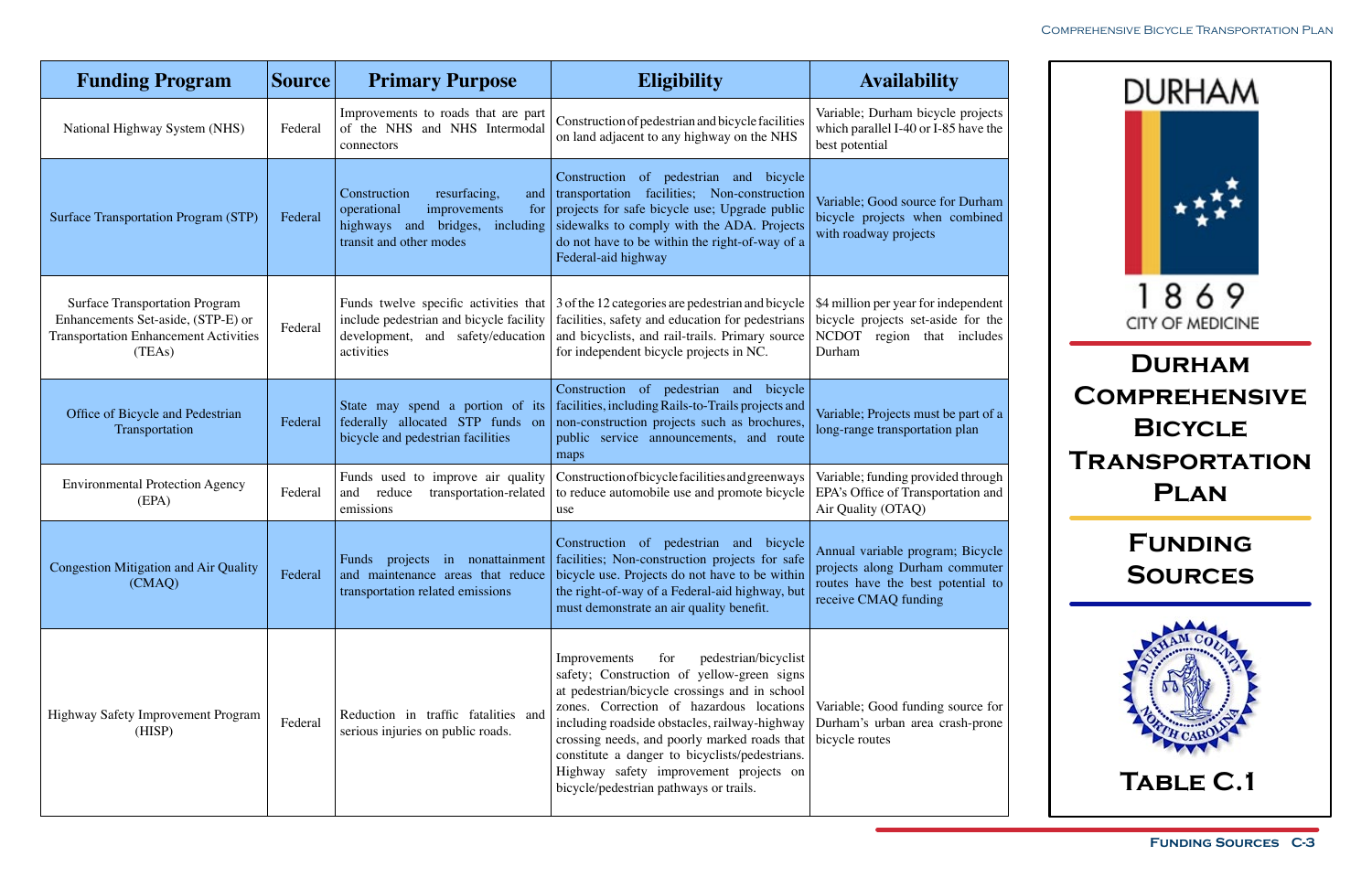

| <b>Funding Program</b>                                          | <b>Source</b> | <b>Primary Purpose</b>                                                                                                                                                                                                                                                                                                                                                                  | <b>Eligibility</b>                                                                                                                                                                                                                                                                                                                                                                                                                                                                                                                                                                                                                                                                                                     | <b>Availability</b>                                                                                                                                                                                                    |
|-----------------------------------------------------------------|---------------|-----------------------------------------------------------------------------------------------------------------------------------------------------------------------------------------------------------------------------------------------------------------------------------------------------------------------------------------------------------------------------------------|------------------------------------------------------------------------------------------------------------------------------------------------------------------------------------------------------------------------------------------------------------------------------------------------------------------------------------------------------------------------------------------------------------------------------------------------------------------------------------------------------------------------------------------------------------------------------------------------------------------------------------------------------------------------------------------------------------------------|------------------------------------------------------------------------------------------------------------------------------------------------------------------------------------------------------------------------|
| Safe Routes to School (SRTS)                                    | Federal       | including those with disabilities, to<br>walk and bicycle to school; Make<br>bicycling and walking to school a safer<br>alternative, thereby encouraging a<br>early age; Facilitate the planning,<br>development, and implementation<br>of projects and activities that will<br>improve safety and reduce traffic, fuel<br>consumption, and air pollution in the<br>vicinity of schools | Enable and encourage children, Sidewalk improvements; Traffic calming and<br>speed reduction improvements; Pedestrian<br>and bicycle crossing improvements; On-<br>street bicycle facilities; Off-street bicycle and<br>and more appealing transportation pedestrian facilities Secure bicycle parking<br>facilities; Traffic diversion improvements<br>healthy and active lifestyle from an $\vert$ in the vicinity of schools; Public awareness<br>campaigns and outreach; Traffic education and<br>enforcement in the vicinity of schools; Student<br>sessions on bicycle and pedestrian safety,<br>health, and environment; Funding for training,<br>volunteers, and managers of safe routes to<br>school programs | <b>New</b><br>authorized in<br>program<br>August of 2005 under the new<br>transportation act titled SAFETEA-<br>LU (2005-2009); Durham would<br>need to coordinate with NCDOT<br>for available funding through<br>2009 |
| <b>Recreational Trails Program (RTP)</b>                        | Federal       | Develop and maintain recreational<br>trails and trail-related facilities for<br>nonmotorized/ motorized recreational<br>trail uses                                                                                                                                                                                                                                                      | Nonmotorized or mixed use (motorized and<br>nonmotorized) trails. Eligible categories are<br>trail maintenance and rehabilitation, trailside<br>or trailhead facilities, construction and<br>maintenance equipment, trail construction, trail<br>assessments, and trail safety and environmental<br>protection education.                                                                                                                                                                                                                                                                                                                                                                                              | Variable; ATT and other planned<br>trails in Durham have the best<br>potential                                                                                                                                         |
| Land and Water Conservation Fund<br>(LWCF)                      | Federal       | Build a variety of park and recreation<br>facilities,<br>including<br>trails<br>and<br>greenways.                                                                                                                                                                                                                                                                                       | Greenway and trail facilities                                                                                                                                                                                                                                                                                                                                                                                                                                                                                                                                                                                                                                                                                          | Variable; in North Carolina,<br>allocated through DENR - State<br>Division of Parks and Recreation;<br>funding zeroed out for 2006-2007                                                                                |
| <b>Wetlands Reserve Program</b>                                 | Federal       | Providing technical and financial<br>assistance to landowners who want<br>riparian areas and place sensitive areas<br>under permanent easement                                                                                                                                                                                                                                          | to restore and protect wetland and Open space and greenways in riparian buffers                                                                                                                                                                                                                                                                                                                                                                                                                                                                                                                                                                                                                                        | Variable; a voluntary program<br>available<br>landowners and<br>to<br>administered through USDA's<br>Natural Resource Conservation<br>Service                                                                          |
| National Endowment for the Arts                                 | Federal       | Funds arts-related programs through<br>the Design Arts Program Assistance<br>and provides links to other federal<br>departments/agencies<br>that<br>offer<br>funding opportunities for arts and<br>cultural programs.                                                                                                                                                                   | Can support development of ancillary<br>greenway and bicycle facilities that<br>incorporate and celebrate community culture,<br>art, and history.                                                                                                                                                                                                                                                                                                                                                                                                                                                                                                                                                                      | Variable                                                                                                                                                                                                               |
| Highway Bridge Replacement and<br><b>Rehabilitation (HBRRP)</b> | Federal       | Replace and rehabilitate deficient<br>highway bridges and to seismically<br>retrofit bridges                                                                                                                                                                                                                                                                                            | Pedestrian/bicycle facilities on highway<br>bridges. If a highway bridge deck is replaced<br>or rehabilitated, and bicycles are permitted<br>at each end, then the bridge project must<br>include safe bicycle accommodations                                                                                                                                                                                                                                                                                                                                                                                                                                                                                          | Variable                                                                                                                                                                                                               |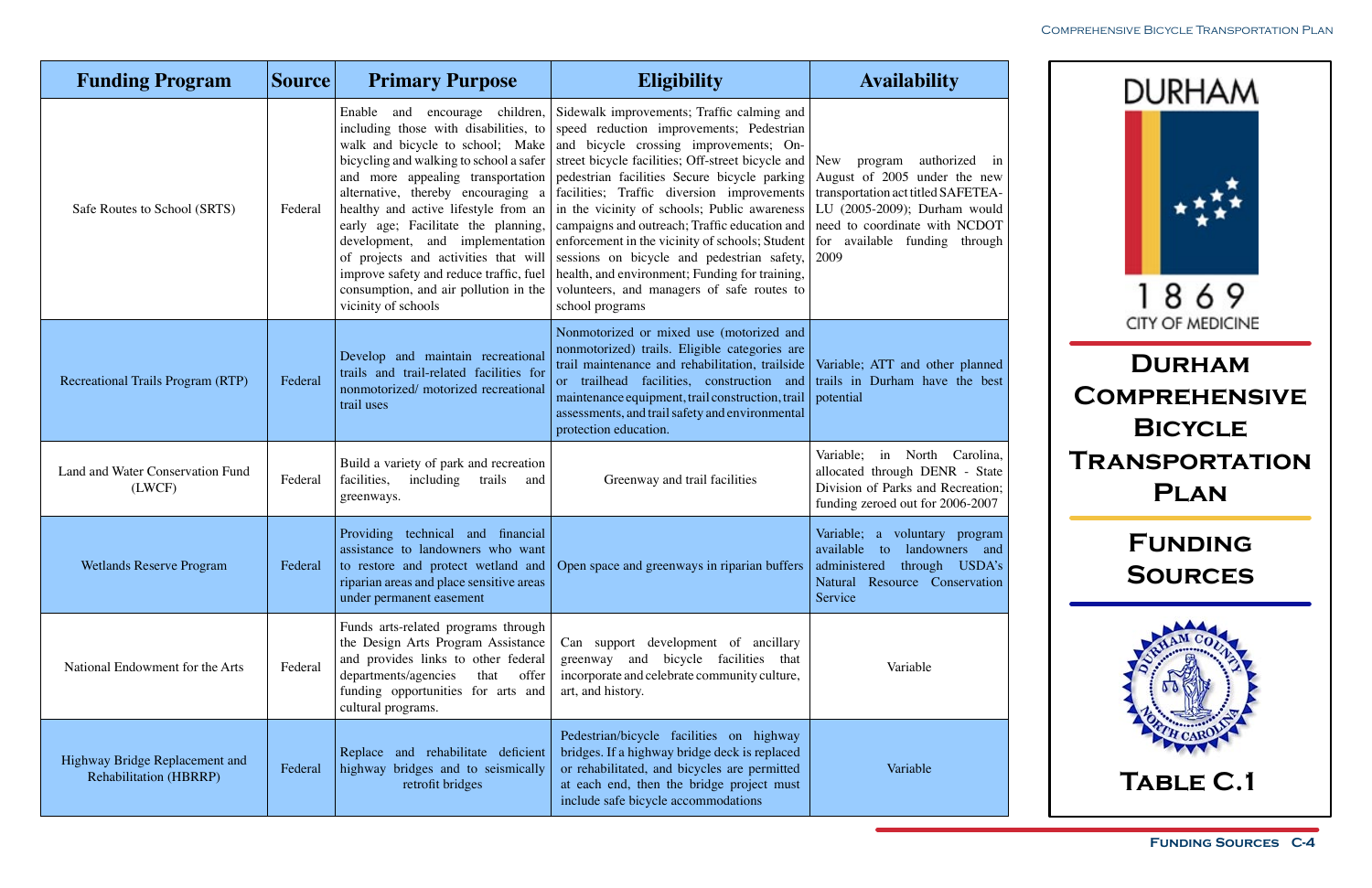

| <b>Funding Program</b>                                                                          | <b>Source</b> | <b>Primary Purpose</b>                                                                                                                                                                                                                          | <b>Eligibility</b>                                                                                                                                                                          | <b>Availability</b>                                                            |
|-------------------------------------------------------------------------------------------------|---------------|-------------------------------------------------------------------------------------------------------------------------------------------------------------------------------------------------------------------------------------------------|---------------------------------------------------------------------------------------------------------------------------------------------------------------------------------------------|--------------------------------------------------------------------------------|
| <b>Job Access and Reverse Commute</b><br>Grants                                                 | Federal       | Intended to transport welfare recipients<br>and eligible low-income individuals to<br>and from employment                                                                                                                                       | Can fund pedestrian and bicycle-related<br>services                                                                                                                                         | Variable                                                                       |
| <b>Urbanized Area Formula Grants</b><br>(Section 5307)                                          | Federal       | Transit capital and planning assistance<br>to urbanized areas with populations<br>over 50,000 and operating assistance<br>to areas with populations of 50,000 -<br>200,000                                                                      | Improve bicycle and pedestrian access to<br>transit facilities and vehicles, including bike<br>stations                                                                                     | Variable                                                                       |
| Urbanized Area Formula Grants<br><b>Transportation Enhancements Set-aside</b>                   | Federal       | 1% set-aside of section 5307 funds for<br>areas with population over 200,000<br>for 9 specific Transit Enhancement<br>Activities                                                                                                                | Pedestrian and bicycle access, bicycle storage<br>facilities, and installing equipment to transport<br>bicycles on buses                                                                    | Variable                                                                       |
| <b>Community Development Block Grant</b><br>(CDBG)                                              | Federal       | Directly provides funds to cities and<br>towns for projects with community-<br>wide benefits. Activities must benefit<br>low to moderate income persons.                                                                                        | Greenways, trails, and bicycle facilities<br>that provide increased safety, access, and<br>transportation options                                                                           | Variable, through US Department of<br>Housing and Urban Development<br>(HUD)   |
| NC Department of Transportation,<br>Division of Bicycle and Pedestrian<br>Transportation (DBPT) | State         | Single largest funding source for<br>bicycle, pedestrian, and greenway<br>projects; offers several<br>programs<br>training, mapping, and<br>including<br>sponsoring conferences in support<br>of bicycle and pedestrian facility<br>development | Construction of greenway<br>bicycle<br>and<br>facilities                                                                                                                                    | Variable                                                                       |
| <b>Transportation Improvement Program</b><br>(TIP)                                              | <b>State</b>  | Improvements for bicycling and<br>walking within a four year schedule of<br>projects                                                                                                                                                            | Construction or improvement of greenway<br>and bicycle facilities; Can be incidental (part<br>of a highway or bridge project) or independent<br>(bicycle or greenway project as standalone) | Variable; Determined by statewide<br>MPO requests and priorities               |
| Scenic Byways                                                                                   | State         | Improvements to roadways selected as<br>State scenic byways                                                                                                                                                                                     | Construction of bicycle facilities<br>and<br>sidepaths; Signage; Currently 45 routes in<br>North Carolina                                                                                   | Variable, through STIP program;<br>no direct set aside for regions of<br>State |
| <b>State Bicycle and Pedestrian Planning</b><br><b>Grant Initiative</b>                         | State         | Provides communities with planning<br>grants in support of the completion Development<br>community-wide bicycle and<br><sub>of</sub><br>pedestrian plans                                                                                        | bicycle plans for a<br>$\circ$ f<br>community                                                                                                                                               | Variable; \$400,000 available for 18<br>municipalities in 2006                 |
| <b>Small Cities Community Development</b><br><b>Block Grants</b>                                | State         | development;<br>Promote<br>economic<br>moderate-income<br>low<br>serve<br>to<br>neighborhoods                                                                                                                                                   | Greenways and parks that are part of a<br>community's economic development plan may<br>apply                                                                                                | \$50 million available statewide for<br>a variety of programs                  |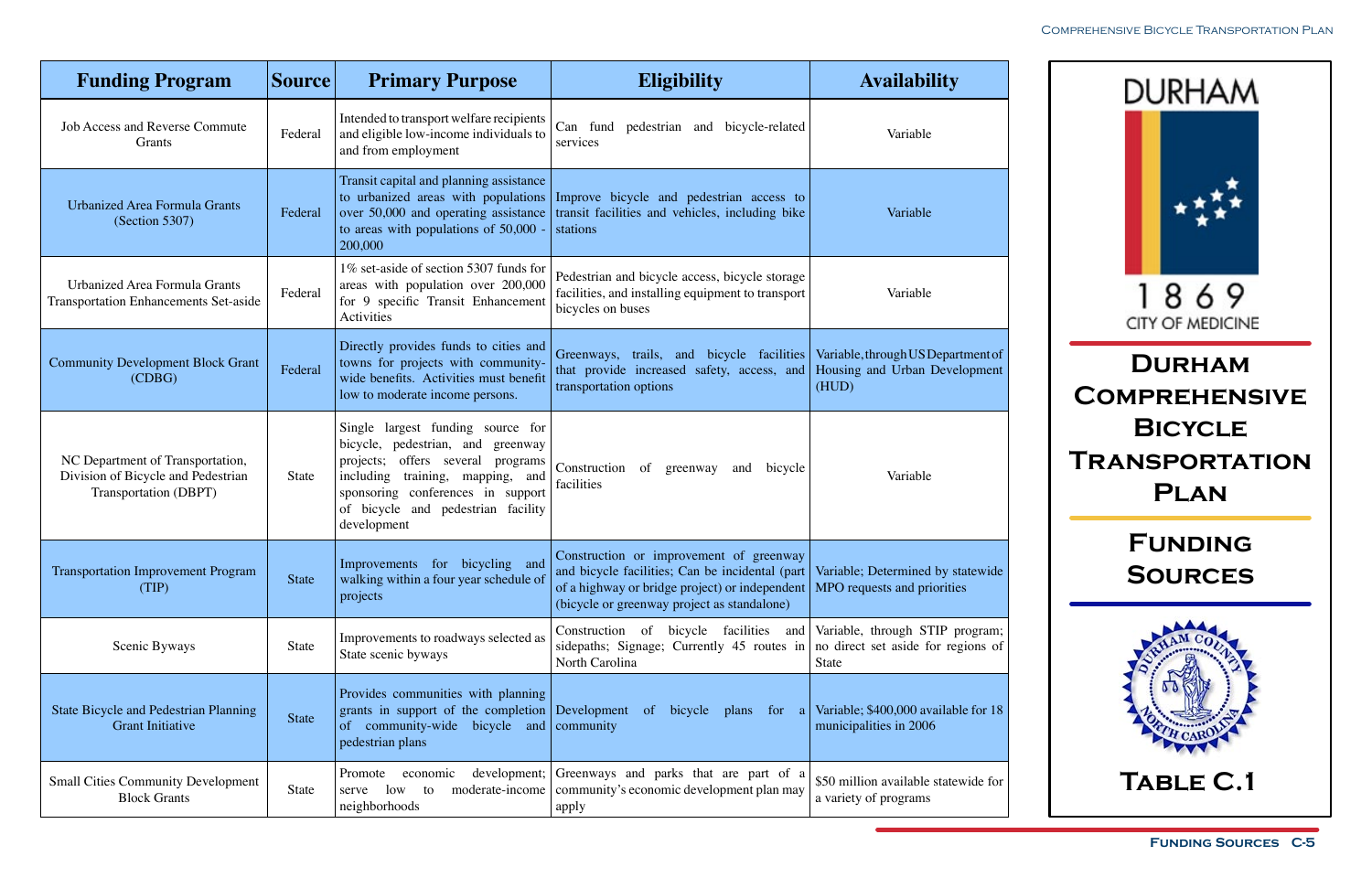

| <b>Funding Program</b>                                                                      | <b>Source</b> | <b>Primary Purpose</b>                                                                                                                                                           | <b>Eligibility</b>                                                                                                                                                                                                                                                                                                               | <b>Availability</b>                                                                                                 |
|---------------------------------------------------------------------------------------------|---------------|----------------------------------------------------------------------------------------------------------------------------------------------------------------------------------|----------------------------------------------------------------------------------------------------------------------------------------------------------------------------------------------------------------------------------------------------------------------------------------------------------------------------------|---------------------------------------------------------------------------------------------------------------------|
| <b>Highway Trust Fund</b>                                                                   | State         | Freeway construction and<br>rehabilitation                                                                                                                                       | Limited, as the projects would need to be on<br>interstate facilities                                                                                                                                                                                                                                                            | \$6 million historically                                                                                            |
| <b>State Construction</b>                                                                   | <b>State</b>  | Highway construction                                                                                                                                                             | May be used for bicycle projects if combined<br>with NC highway projects                                                                                                                                                                                                                                                         | \$1 million per year set aside for<br>independent<br>bicycle<br>regional<br>projects                                |
| Governor's Highway Safety Program<br>(GHSP)                                                 | State         | Improve safety in NC                                                                                                                                                             | May be used for bicycle projects if there are<br>traffic safety benefits                                                                                                                                                                                                                                                         | Variable annual program based on<br>requests                                                                        |
| North Carolina Parks and Recreation<br><b>Trust Fund (PARTF)</b>                            | State         | renovation of recreational areas                                                                                                                                                 | Funds acquisition, development, and Acquisition and development of greenways<br>and trails                                                                                                                                                                                                                                       | Variable - typically no more than<br>\$250,000 can be requested by a<br>local government per year                   |
| Clean Water Management Trust Fund<br>(CWMTF)                                                | State         | protection by<br>and<br>water<br>Land<br>acquisition of buffers                                                                                                                  | Acquisition<br>of<br>land<br>for<br>greenways,<br>environmental, educational, and recreational<br>benefits                                                                                                                                                                                                                       | Variable -<br>approximately \$30<br>million a year placed in CWMTF                                                  |
| North Carolina Division of Water Quality                                                    | <b>State</b>  | Curbing non-point source pollution                                                                                                                                               | Development of greenways as part of<br>restoration and improvement projects                                                                                                                                                                                                                                                      | Variable,<br>\$1<br>nearly<br>million<br>available                                                                  |
| North Carolina Adopt-a-Trail Grant<br>Program                                               | State         | Trail facility construction                                                                                                                                                      | Trail facility construction, trail maintenance,<br>signage, trail brochures and maps                                                                                                                                                                                                                                             | Operated by Trails Section of<br>the NC Division of State Parks -<br>typically grants are at \$5,000 per<br>project |
| North Carolina Natural Heritages Trust<br>Fund                                              | State         | Acquisition and protection of important<br>natural areas                                                                                                                         | Grants awarded for purchase of land for trails;<br>greenway facility development                                                                                                                                                                                                                                                 | Variable                                                                                                            |
| North Carolina Health and Wellness Trust<br>Fund & Blue Cross/Blue Shield - Fit<br>Together | State         | eating initiatives                                                                                                                                                               | Recognizes and rewards North Efforts to support physical activity in the<br>Carolina communities' efforts to community, schools, and workplaces; could 8 or 9 up to \$30,000 2-year grants<br>support physical activity and healthy include improving access, information, and available<br>facilities for bicycling and walking |                                                                                                                     |
| North Carolina Conservation Tax Credit                                                      | State         | Provides incentive for landowners<br>to donate conservation easements;<br>program goal is to protect water supply<br>watersheds and wildlife corridors, and<br>develop greenways | Greenway facility development                                                                                                                                                                                                                                                                                                    | Variable                                                                                                            |
| Discretionary/Demonstration Projects<br>(DP)                                                | State         | Demonstration project                                                                                                                                                            | Eligible                                                                                                                                                                                                                                                                                                                         | \$2 million historically                                                                                            |
| <b>Railroad Crossing (RR)</b>                                                               | State         | Improve safety                                                                                                                                                                   | Eligible                                                                                                                                                                                                                                                                                                                         | \$5 million historically                                                                                            |